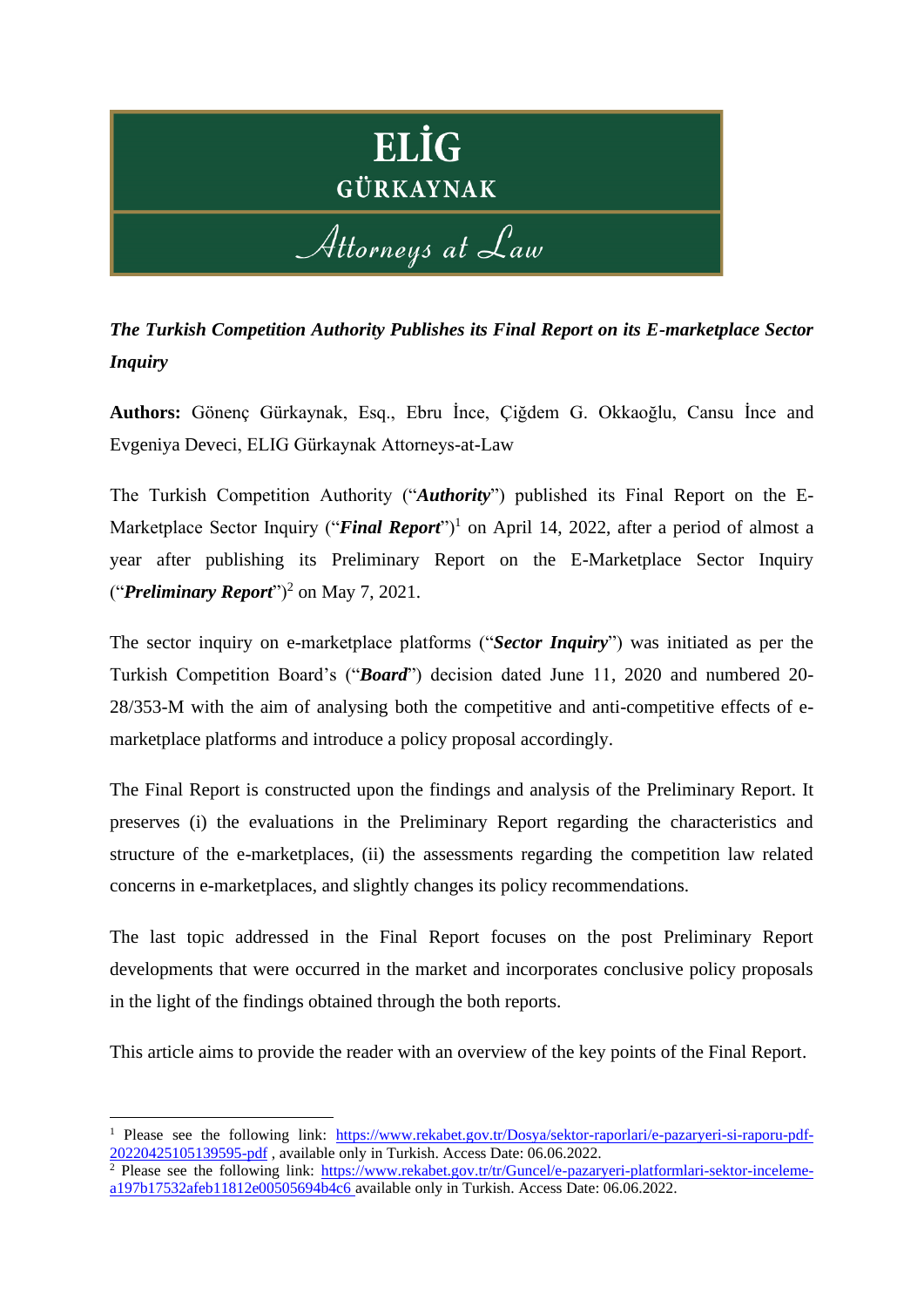## **A. Final Report Updates the Statistics and Reiterates the Assessments Provided in the Preliminary Report**

The Final Report preserved its evaluations regarding the general framework provided in the Preliminary Report with regards to the market structure and functioning along with the resulting structural market failures and potential competition concerns. Within this scope, it was remarked that network externalities, multi-homing, economies of scope and scale, multisidedness, data-driven business models contribute to the market power of the e-marketplace platforms. As a result of these market characteristics, e-marketplaces are associated with high barriers of entry and expansion and tendency to evolve into a single platform (tipping). Competition concerns are discussed theoretically with the conceptual scopes of (i) interplatform competition, (ii) intra-platform competition, (iii) consumer related competition concerns and examination findings, and these mentioned issues are evaluated for Turkey.

In the Final Report, the statistics pertaining to the market outlook which were provided in the Preliminary Report have been updated with the data pertaining to 2021 and first two months of 2022. According to the 2021 data presented in the Final Report, the ratio of households with internet access, the rate of individuals using the internet, the frequency of internet usage of the consumers, internet shopping and the internet access rate of the businesses increased in 2021, compared to the values in 2020.

In the Final Report, values pertaining to the e-commerce volume figures in Turkey were also presented, particularly referring the data of E-Commerce Information Platform of the Ministry of Trade and TUBİSAD. Based on the most up-to-date statistics in hand, the Final Report emphasized the accelerating significance of the e-marketplaces for the businesses and consumers.

Following its explanations regarding e-commerce, e-marketplaces and the structure of emarketplaces, the Authority then laid out the main competition concerns in the market under the following three categories; (i) inter-platform competition, (ii) intra-platform competition and (iii) consumer related concerns, as they were categorized in the Preliminary Report.

**Inter-platform Competition:** The Authority is of the opinion that wide most favoured nation ("*MFN*") clauses lead to the following competition concerns; (i) decrease in price competition and increase in the retail price, (ii) price rigidity and anti-competitive collaborations, and (iii) entry barriers and expansion barriers. The Authority's approach is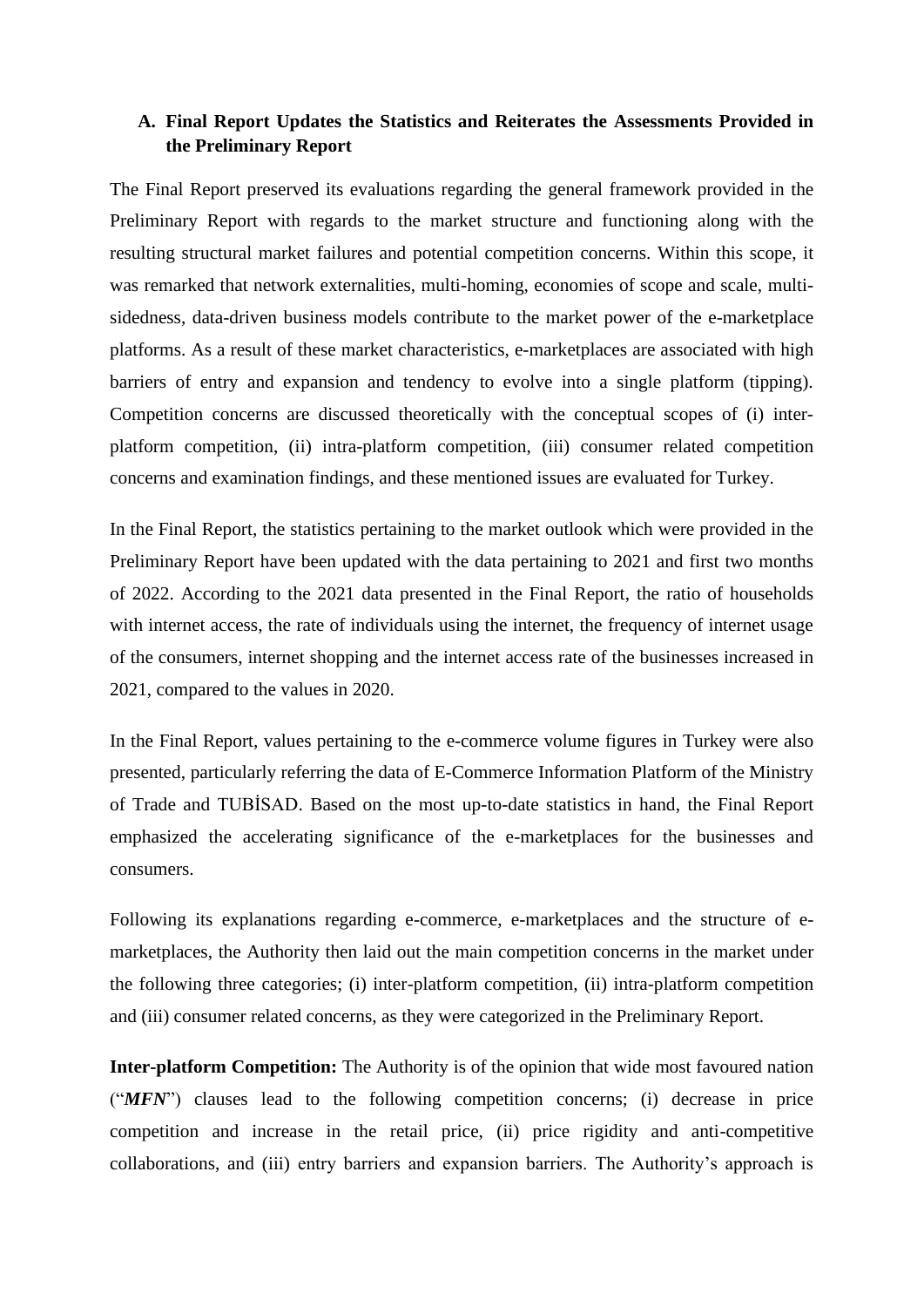therefore more favourable towards "narrow MFNs" where the seller's obligation not to determine a lower price than its price on the platform is limited to its own website.

The Authority considers exclusivity and non-compete obligations imposed on sellers by platforms to be another competition concern in the market as they would decrease sellers' multi-homing abilities and would thereby hamper the inter-platform competition. The Authority believes that ensuring multi-homing is critical in this market due to first-mover advantage stemming from network effects and economies of scale.

Restrictions on data access and data portability of consumers and sellers adopted by gatekeepers are further deemed anti-competitive by the Authority.

**Intra-platform Competition:** The Authority believes that the platforms which are also active at the retail level ("*hybrid platforms*") may practice self-favouring or discrimination between sellers and therefore restrict intra-platform competition.

It is also argued by the Authority that the platforms may restrict competition through the asymmetric bargaining power they have against the sellers. According to the Authority, this generally occurs due to; (i) the platforms' excessive pricing strategies vis-a-vis their sellers, and (ii) the platforms' unfair trading conditions applied on the sellers. The Authority also mentions that the structure of the market has the potential to lead to hub-and-spoke type cartels. In such a case, the e-marketplace platform would be the hub that organizes and enforces the cartel whereas the sellers of such platform would be the spokes that are parties to the cartel.

**Consumer Related Competition Concerns:** In the Final Report, consumer related potential competition concerns are categorised as (i) price-based concerns, where the competition issues stem from the platforms' excessive and selective pricing strategies; (ii) consumer dependency / loyalty programs, where the competition issues arise when such practices restrict the consumers' multi-homing abilities; (iii) data-based concerns, relating to "zeroprice services", quality competition, excessive data collection and confidentiality, targeted advertising, information asymmetry, consumer vulnerability and transparency, product reviews; (iv)decrease in innovation, where the concerns stem from the possibility of higher prices and fewer choices for consumers.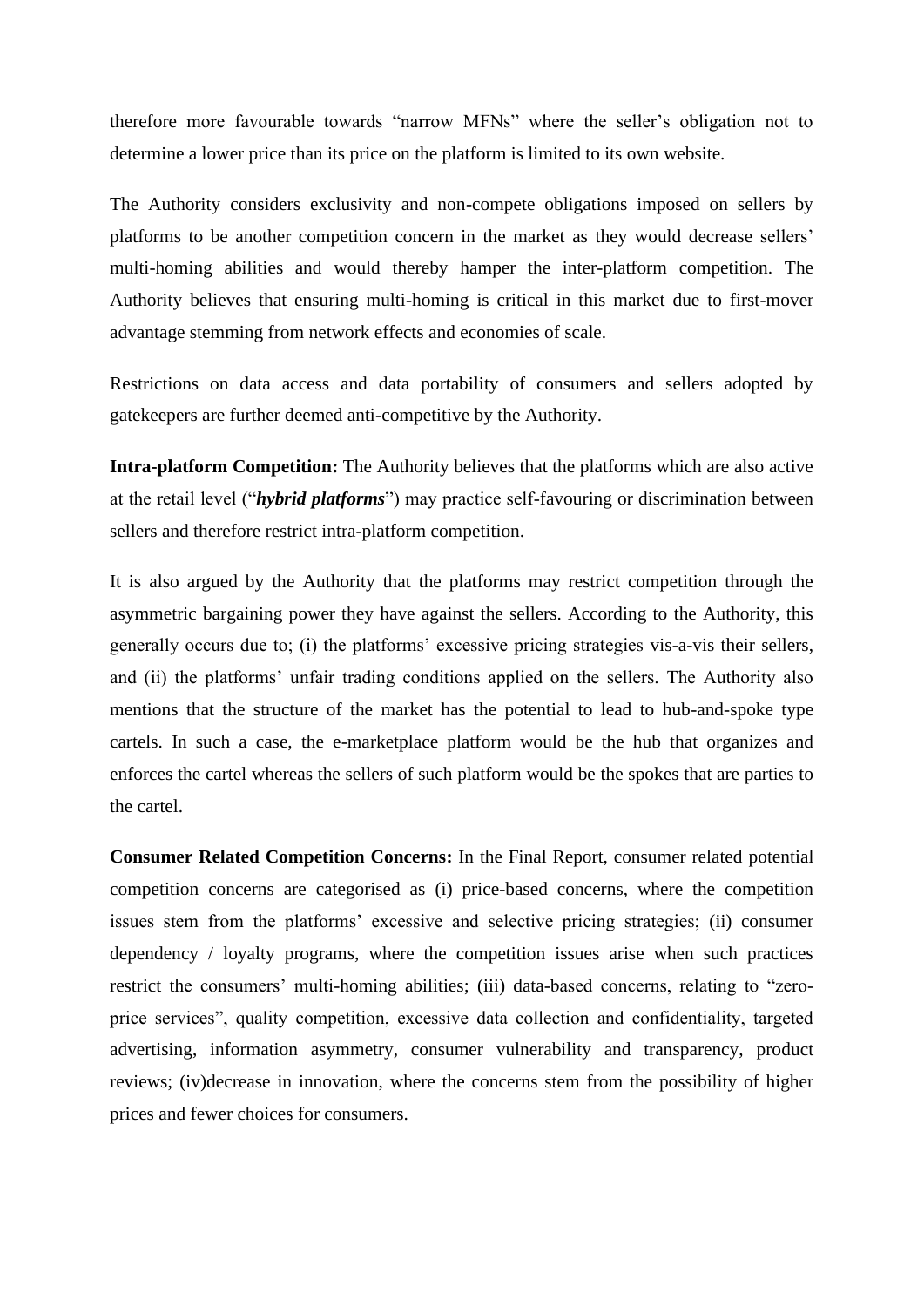# **B. Final Report Takes into Account the New Developments Regarding E-Marketplaces**

The Final Report discusses the developments that occurred following the publication of the Preliminary Report. The fact that these developments were taken into consideration differentiated the Final Report from the Preliminary Report and also caused it to become more comprehensive. Close and the precise examination of the developments that occurred further to the publication of the Preliminary Report almost effectuated a three year long display of the market. The general scope of these developments as presented in the Final Report is provided below.

#### **1. Investigation and Interim Measure Decisions Regarding Trendyol**

The Authority initiated an investigation against Trendyol upon the allegation that Trendyol violated Law No. 4054 with its practices in multi-category online e-marketplaces.<sup>3</sup> The Preliminary Report drew attention to the increasing market power of Trendyol which was incorporated into Alibaba Group. These determinations were further objectified during the preliminary investigation before the fully-fledged investigation. In addition, during the on-site inspections conducted during the preliminary investigation, the Authority discovered documents indicating that Trendyol: (i) interfered with listing algorithm to the unfair advantage of its own products, (ii) utilized data belonging to the third party suppliers in terms of establishment of its own brands' marketing strategy, (iii) conducted discriminatory practices with regard to the sellers in its platforms by interfering with the algorithm. Within the scope of gathered evidences and considering that Trendyol gained significant market share in the multi-category online marketplace platforms market, especially in fashion category along with other categories particularly in the last years, the Authority evaluated that, mentioned practices are likely to cause significant and irreversible damages until the final decision and therefore, decided to impose interim measures on Trendyol.<sup>4</sup>

#### **2. The Acquisition of N11 by Getir Perakende Lojistik AŞ (Getir)**

Getir Perakende Lojistik AŞ ("*GETİR*") acquired the sole control over N11, which was one of the e-marketplaces in the focus of the Sector Inquiry and was under the joint control of the Doğuş Holding AŞ and SK Planet Co., Ltd., via acquiring a certain amount of N11's shares

<sup>&</sup>lt;sup>3</sup> Board's decision dated 23.09.2021 and numbered 21-44/650-M.

<sup>4</sup> Board's decision dated 30.09.2021 and numbered 21-46/669-334.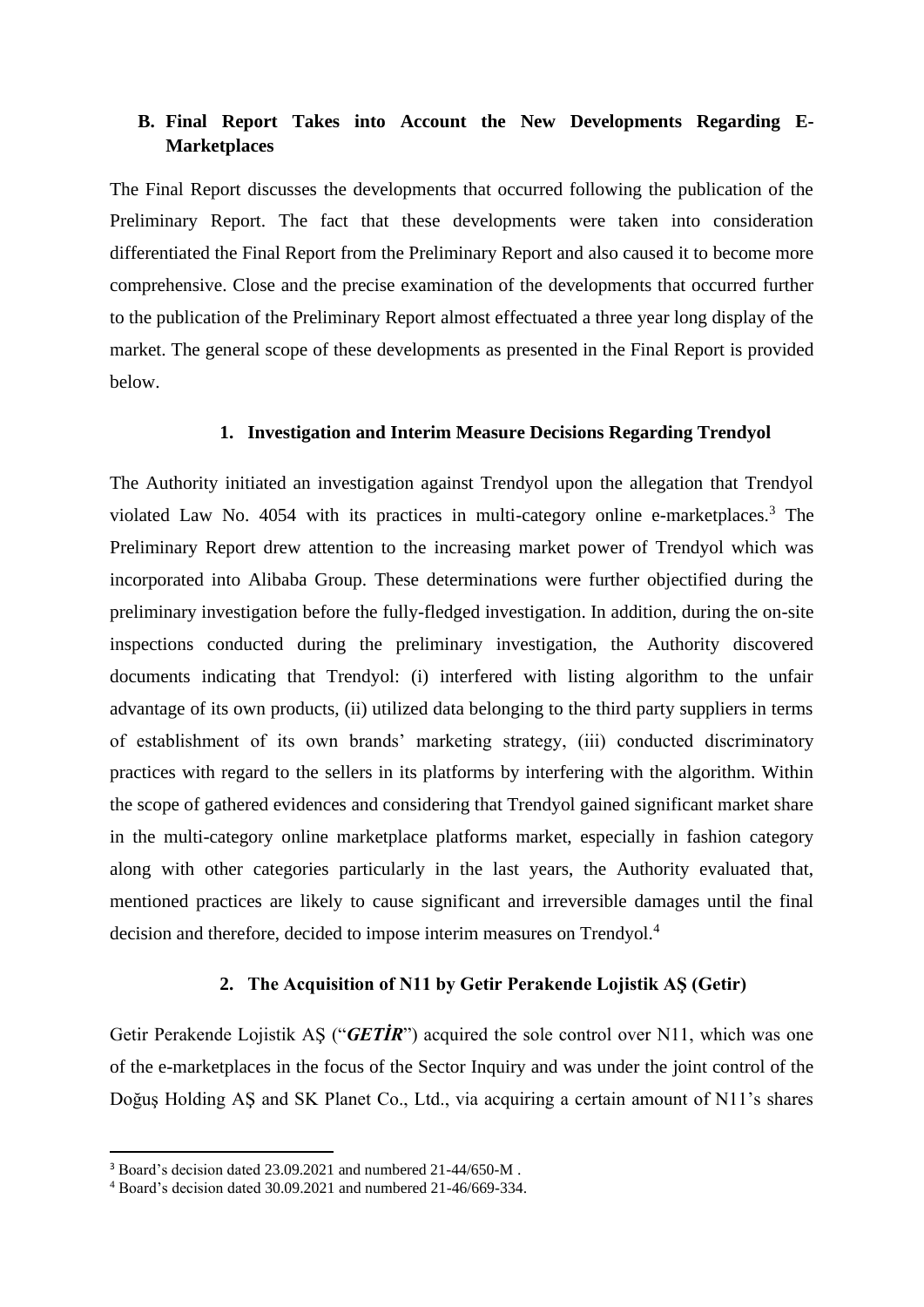through capital increase.<sup>5</sup> GETIR, entering into the market in July of 2015, procured a certain amount of growth in the market in a short period of time with the various and multiple services that it provided, such as: Getir10, Getir Büyük, Getir Su, Getir Yemek, Getir Çarşı ve Getirbitaksi. In this context, the Authority considered that the concerned acquisition may contribute (i) to the market share growth of N11 which is active in the e-marketplace and is losing market share as found by the Preliminary Report, and (ii) therefore to increase the competition in the market and (iii) the maintenance of competition in a more equitable environment.

#### **3. The Outcome of Public Consulting Process**

The policy suggestions in the Preliminary Report were shared with the public and the sector stakeholders. It is indicated in the Final Report that the Authority examined the opinions of both sector stakeholders and the public and these opinions brought huge benefits in finalization of the policy proposals of the Final Report.

- **Opinions on the Market:** In this regards, it was argued that physical retail sale activities and e-commerce activities were in competition and the multi-category emarketplaces do not constitute a standalone market separate from the other retail channels. In the Final Report the above mentioned view was not taken into consideration as the Final Report provided the following assessment *"the Authority considers that the empirically grounded findings of the Preliminary Report are more solid and stronger compared to the opinions mainly based on market observation."*
- **Opinions on the Surveys Conducted within the Scope of the Sector Inquiry:** Opinions provided to the Authority with respect to the surveys taken as basis in the Preliminary Report argued that: (i) no information provided with regards to the scales and competence of the participated sellers, (ii) there is a doubt whether the survey is comprehensive. Based on this, the Authority remarked that 1.860 consumers that were e-marketplace users and 5.196 sellers participated in the relevant surveys. Within the scope of the consumer survey, it was also added that the demographic data (consumer's gender, age, household population, monthly household income, marital status, status of having a child, socioeconomic status, education and employment status etc.) were also collected and analyzed.

<sup>5</sup> Board's decision dated 17.12.2021 and numbered 21-62/880-430.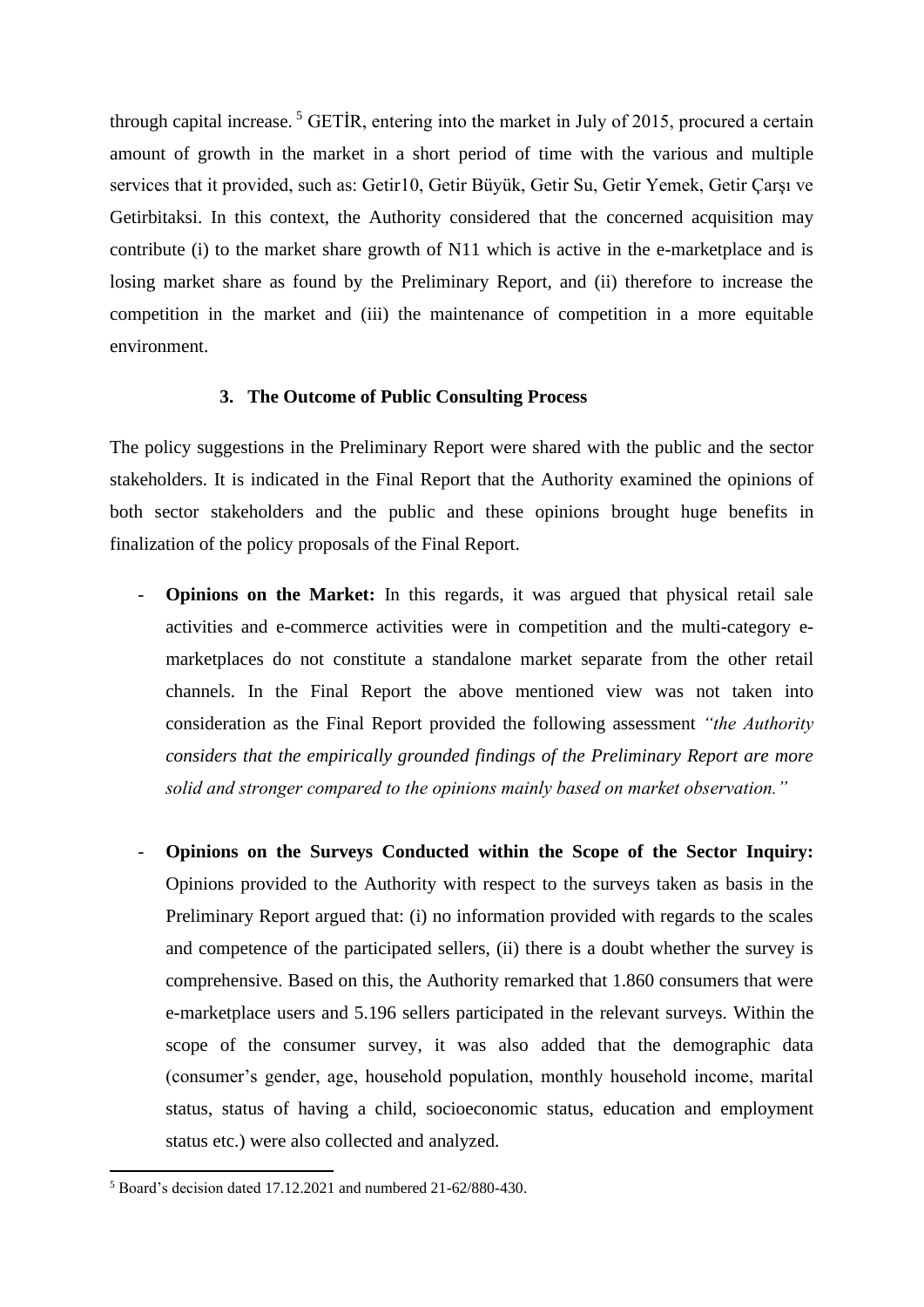- **Opinions on the Policy Recommendations Presented in the Preliminary Report:**  The opinions on Gatekeeper Regulation, Platform Code of Conduct and Recommendation of Strengthening the Secondary Legislation were provided within the scope of the Preliminary Report. With regards to the gatekeeper regulations, it was remarked that (i) it should be taken into consideration that Turkish market is more competitive compared to the EU, (ii) the qualitative data should also be taken into consideration along with the market share in determination of the gatekeepers, (iii) it could harm the innovation and (iv) cause over-regulation. With regards to the Preliminary Report's Code of Conduct recommendation, the following opinions stating that (i) this regulation is not necessary, (ii) it cannot be implemented in a fair manner and (iii) it may harm the principle of legal certainty, were provided. With regards to the Recommendations on Strengthening the Secondary Legislation, affirmative opinions were received and it was remarked that the idiosyncratic attributes of the e-marketplaces should be considered during the preparation process of this regulation.

# **C. Final Reports Concludes the Policy Recommendations of the Authority Regarding the E-Marketplaces**

The Final Report ends up with two main policy proposals concerning competition law legislation in order to address the above mentioned competition concerns in the market<sup>6</sup>: (i) Ex-ante Gatekeeper Regulation; (ii) Strengthening of the Secondary Legislation

### **1. Ex-Ante Gatekeeper Regulation**

Within the scope of its first policy recommendation, the Authority refers to the on-going legislation preparations with respect to gatekeepers and suggests imposing the following exante obligations on the e-marketplace platforms with gatekeeper status:

- (i) not to employ exclusivity or wide MFN clauses;
- (ii) not to use data obtained through sellers' operations within the platform, with respect to the gatekeeper e-marketplace platform's products that compete with sellers' products;

<sup>&</sup>lt;sup>6</sup> The Platform Code of Conduct Recommendation of the Preliminary Report is removed from the final policy proposals list. It is indicated that this piece of regulation is essential to cope with the asymmetric bargaining power of platforms and may need to be implemented on a broader scale, including non-dominant emarketplaces; the authorization of Ministry of Commerce within the scope of the Economic Reforms Action Plan to carry out legislative work concerning this issue is referred in this respect.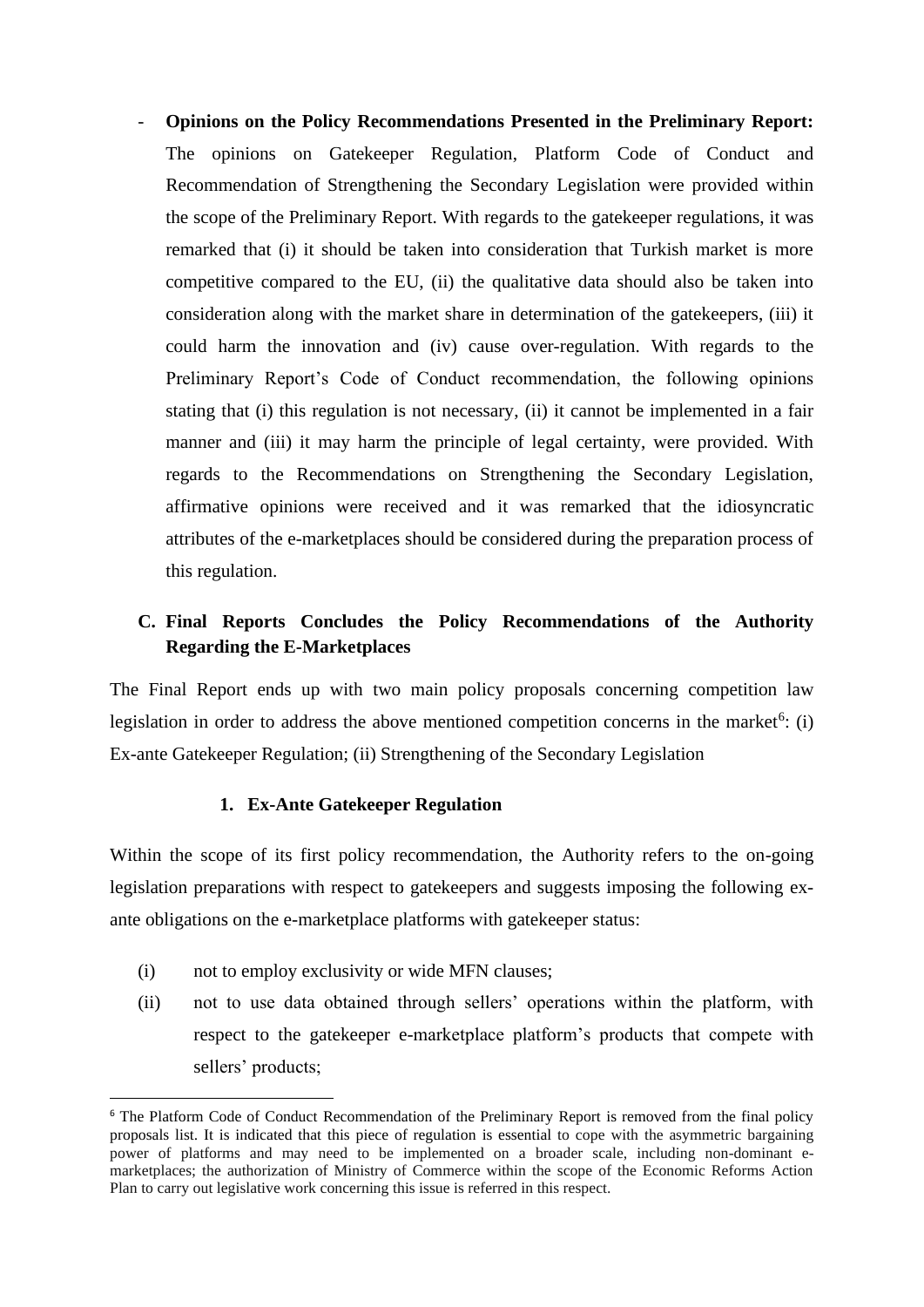- (iii) not to favour their own products or the products belonging to their group companies in their platform rankings;
- (iv) to provide their sellers with free, efficient, high-quality, and real-time access to the performance tools so that the sellers are able to monitor the profitability of their sales on the platform;
- (v) not to create any technical or behavioural barriers for consumers and sellers of the platform to transfer their data to other platforms;
- (vi) to provide sellers or third parties authorized by sellers with free, efficient, highquality, and real-time access to their own data or data derived from such data;
- (vii) to ensure interoperability between their main platform services and ancillary services;
- (viii) to warrant platform transparency by providing their sellers with sufficient information regarding the scope, quality, performance, and pricing of their main and ancillary platform services.

### **2. Strengthening of the Secondary Legislation**

Within the scope of its second policy recommendation, the Authority suggests strengthening the secondary legislation accordingly, in particular by way of:

- (i) revising market share thresholds and theories of harm in terms of exclusivity and MFN clauses;
- (ii) defining and clarifying platforms' exploitative behaviours;
- (iii) introducing a secondary legislation that completes the changes in the main legislation.

The compiled version of the Authority's policy recommendations is provided in the table below:

| <b>Competition Aspect</b> | <b>Competition Issue</b> | <b>Strengthening the</b><br><b>Secondary</b><br><b>Legislation of</b><br><b>Competition Law</b> | <b>Ex-Ante</b><br>Gatekeeper<br><b>Regulation</b> |
|---------------------------|--------------------------|-------------------------------------------------------------------------------------------------|---------------------------------------------------|
| Inter-Platform            | Wide MFN                 |                                                                                                 |                                                   |